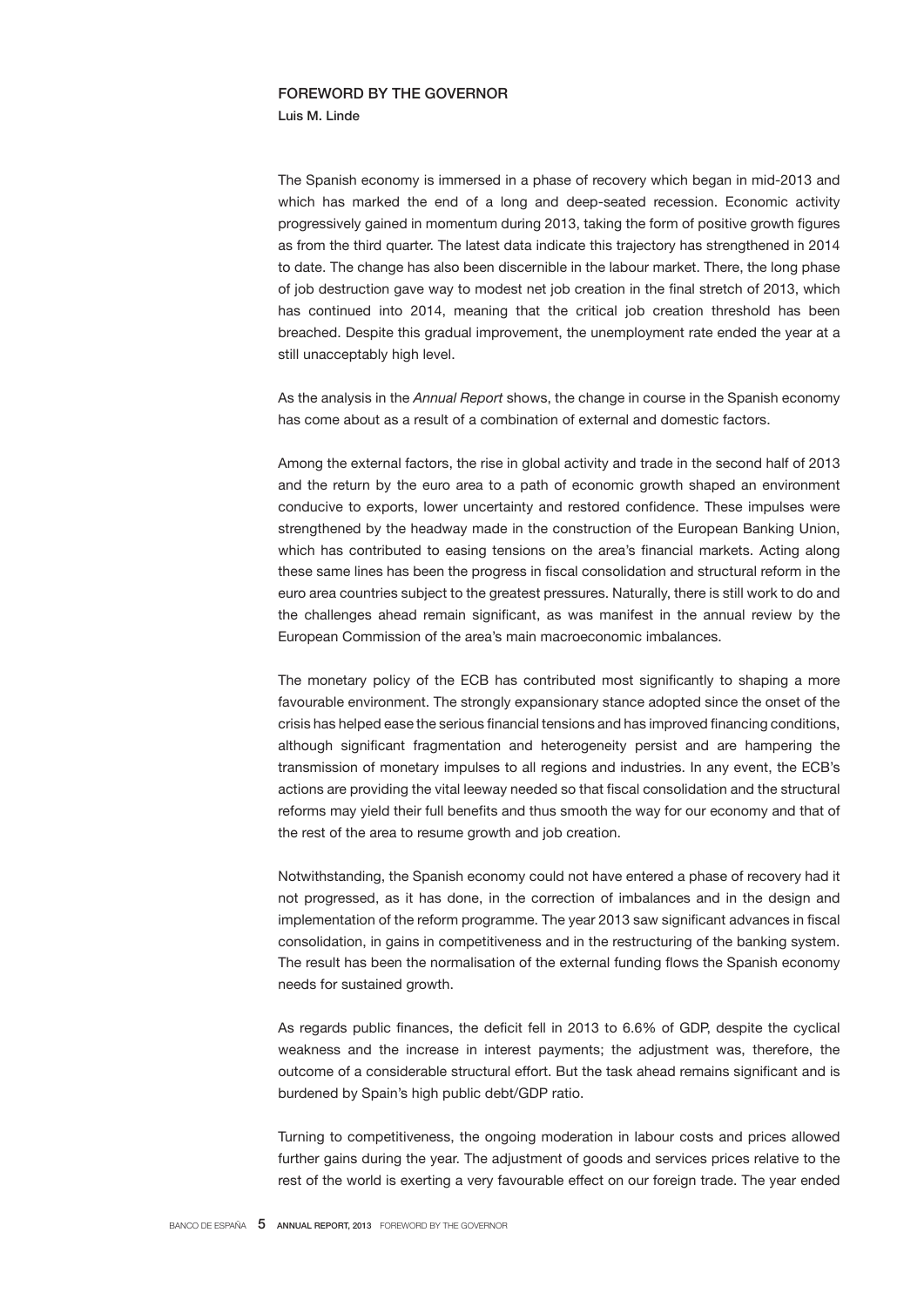with our first current-account surplus in the euro era, although the still-high external debt is a reminder of the need to persevere with and build on our efforts to date.

There was decisive progress in the restructuring, recapitalisation and clean-up of our banking system. The financial assistance programme agreed with the European authorities in 2012 for the recapitalisation of part of the system ultimately amounted to  $€41$  billion and was successfully concluded in January 2014. Other strictly private-sector actions should be included in the overall recapitalisation drive, including most notably the burden-sharing exercises involving hybrid capital and subordinated debt instruments. Micro-prudential regulation and supervision frameworks were also overhauled, both to allay the risk of future crises and to better protect taxpayers from their adverse effects. Significant challenges remain, but the system is now more favourably placed to be able to properly finance the economic recovery.

There was also progress in 2013 in the necessary deleveraging of the private sector. This year, Chapter 2 of the *Annual Report* — the special-focus chapter — analyses this subject in depth. Deleveraging still rests on the contraction of aggregate credit, but signs of improvement are beginning to be discernible. Thus, since mid-2013, credit to non-financial corporations has continued to shrink, but at progressively lower rates. And this turnaround has also begun to be seen in the case of households since early 2014. The more disaggregated analyses show that this behaviour is proving compatible with a change in the mix of credit flows towards those companies that are better placed to channel available funds to growth- and employment-boosting investments.

Despite the progress in the restructuring of the Spanish economy, entrenching the recovery will face formidable challenges as a result of the far-reaching effects of the crisis. Unemployment and the debt of the resident sectors are of a major scale and their absorption will take considerable time. Economic policy must push through further improvements in competitiveness and reallocate resources to sectors with higher growth potential, while paving the way for public- and private-sector deleveraging. And this in an environment in which the low euro area-wide inflation rate and the appreciation of the euro make for added difficulty in proceeding with the adjustments still to be made.

The headroom for implementing expansionary domestic policies is limited. Monetary policy is already deploying considerable impulses at the European level, so the challenge is to boost their transmission to Spanish households and firms. Fiscal conduct should be governed by the priority need for further headway in consolidation and in lowering public debt. Achieving this, in line with European commitments, is pivotal to maintaining investor confidence and ensuring the external financing of the economy. The medium-term targets set on the road towards budgetary stability must help anchor agents' expectations on public finances and provide for the implementation of the measures needed. Likewise, the composition of the fiscal adjustment should seek to soften the short-term contractionary effect on activity and improve growth potential. The tax reform the Government plans to unveil in the second half of this year should seek to redress the problems beleaguering taxation in Spain, namely low revenue-raising capacity and a bias towards indirect taxation and social security contributions, since this is more harmful for competitiveness and employment. We can count, in any event, on the benefits for the sustainability of public finances stemming from the pensions reform.

The *Annual Report* highlights the important role structural reforms have to play in seeing through the remaining adjustments, minimising their costs and restoring the economy's